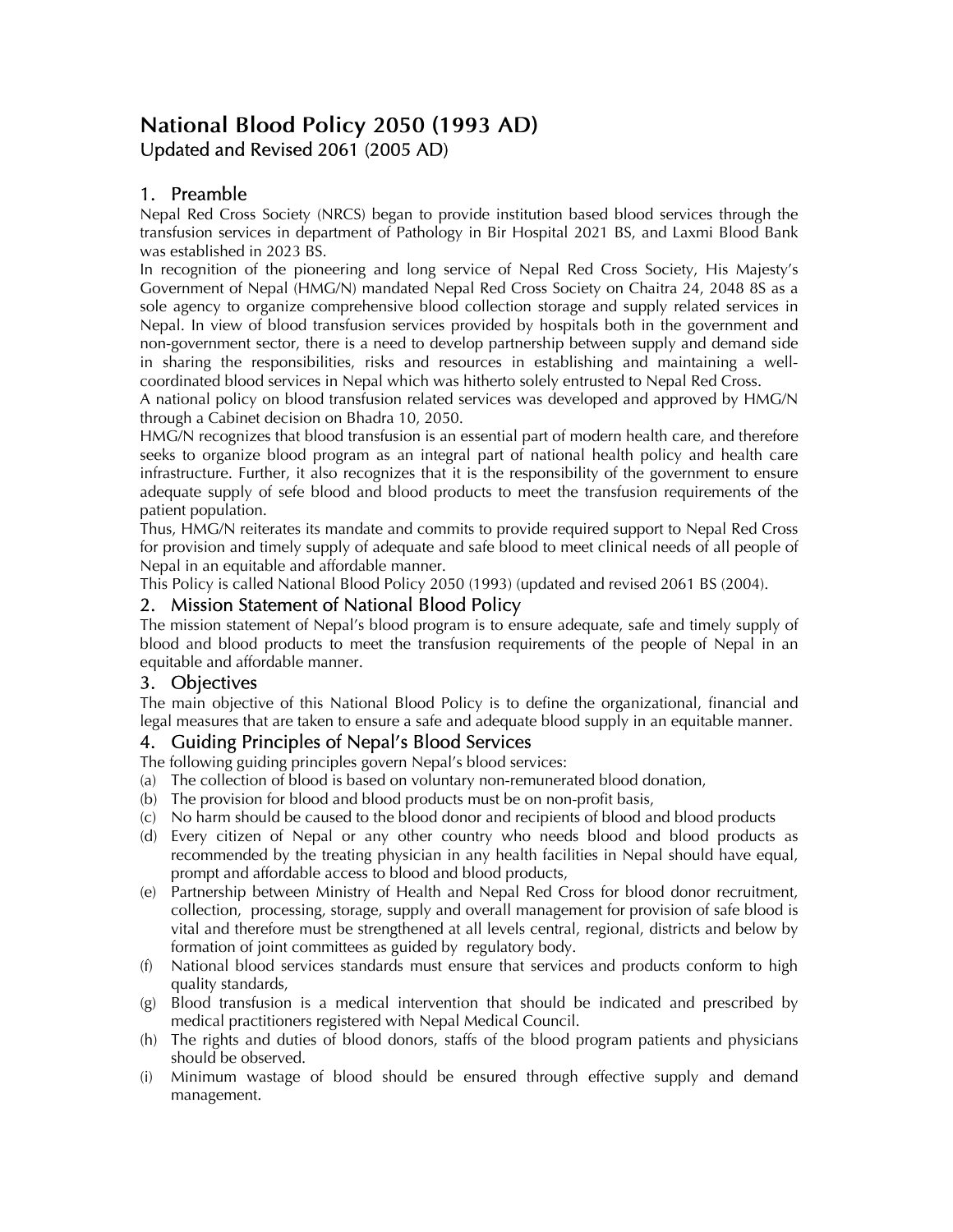(j) NBA shall develop appropriate legal framework for enforcement of provisions of the National Blood Policy.

# 5. Legal Framework

#### 5.1 Regulating Body

(a) National Blood Authority consisting of the following officials and representatives of different Ministries and non-governmental organizations is formed:

|     | Or uniclent Ministries and non-governmental organizations is formed. |          |
|-----|----------------------------------------------------------------------|----------|
| 1.  | Secretary, Ministry of Health                                        | Chair    |
| 2.  | Secretary General. Nepal Red Cross                                   | Co-Chair |
| 3.  | Director General, Department of Health Services                      | Member   |
| 4.  | Representative Member of Ministry of Health                          | Member   |
| 5.  | Senior Surgeon, Sir Hospital                                         | Member   |
| 6.  | Chief, Central Blood Transfusion Services, Nepal Red Cross           | Member   |
| 7.  | Representative, one of the Teaching Hospital                         | Member   |
| 8.  | Representative, Private Health Institution of Nepal                  |          |
|     | (Private hospitals association)                                      | Member   |
| 9.  | Representative, Blood Donors Associations of Nepal                   | Member   |
| 10. | Representative, Consumers Forums                                     | Member   |
| 11. | Representative, Pathologist Body nominated by the NBA                | Member   |
|     | 12. Director, Maternity Hospital                                     | Member   |
|     | 13. Director, p ruc Administrative Department                        | Member   |
|     | 14. Director, National Center for AID and STD Control (NCASC)        | Member   |

- 15. Director, National Public Health Laboratory Member-Secretary
- (a) In case of representatives, the Committee will agree on the qualifications and skills and request the concerned organization to designate the members meeting such qualifications criteria.
- (b) The National Blood Authority (NBA) shall be the apex policy making and regulating body for all blood collection, processing, storage and transfusion related services, import export and overall management for provision of safe blood and blood products to patient population in a timely manner.
- (c) National Public Health Laboratory, DoHS shall be the Secretariat for the NBA.
- (d) The Terms of Reference of the NBA will be as follows:
	- (i) Advise Ministry of Health (MOH) on National health policies and relevant technical and medical developments in relation comprehensive to blood services.
	- (ii) Develop a national blood plan for the implementation of the national blood policy.
	- (iii) Contribute to development of legislation and regulation as required.
	- (iv) Take overall responsibility for the management guidance of national blood program in accordance with the national standards.
	- (v) Monitor the implementation of national standards.
	- (vi) Regularly review and where necessary update and revise the national blood policy and standards.
	- (vii) Act as a forum for discussion on national issues relating to blood services.
	- (viii) Provide technical inputs through expert groups on various issues on blood services.
	- (ix) Develop and issue national standards and guidelines on blood services.
	- (x) Regular monitoring and auditing of national standards.
	- (xi) Facilitate appropriate funding for blood services.
	- (xii) Adaptation of international standards in to Nepal Standards as recommended by WHO.
- (e) NBA may form different sub-committees and task forces for assisting it in developing national standards and operating policies and procedures and ensuring their compliance by all units of blood collection, processing, storage and transfusion related services across the country.
- (f) NBA shall define its working procedures by itself.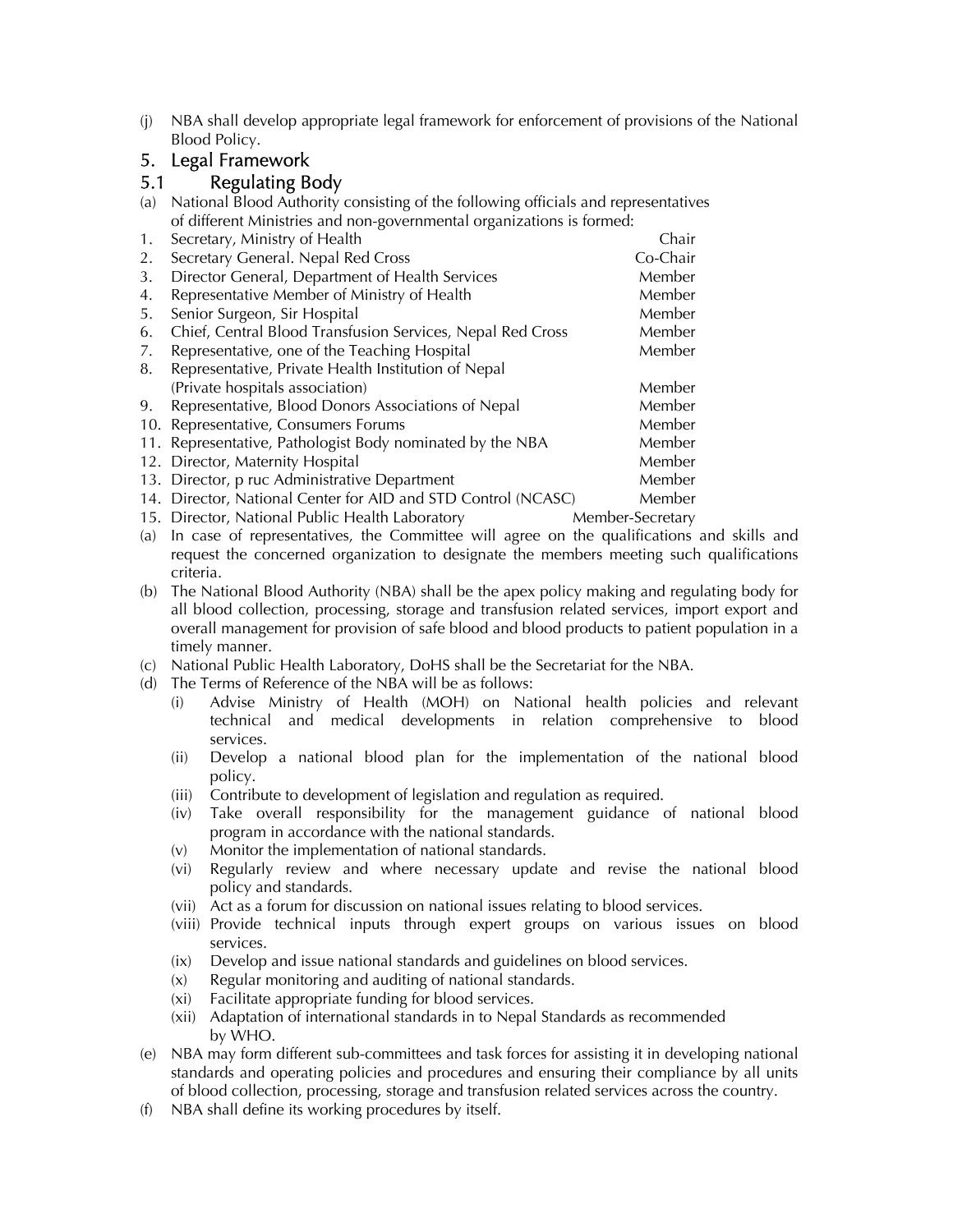#### 5.2 Other Legal principles

- (a) The collection, buy and sale of blood on commercial considerations is prohibited.
- (b) Donation of blood and blood products on replacement basis that consist of an element of coercion and pressure is also unethical and liable for legal action.
- (c) The organizations involved in blood service should ensure adequate health of the service providers and donors.
- (d) The autonomy, physical integrity and privacy of the blood donors should be maintained. Should the donated blood found non-transfusable due to existence of HIV, Hepatitis C, and syphilis or alike, the identity of the blood donor should not be disclosed publicly without his/her concurrence.

#### 6. Operation of Blood Services

Nepal Red Cross Society, as an auxiliary to government, through its regional, districts and peripheral institutional network or through the public hospitals shall organize and manage blood services within the mandate and the national standards approved by NBA.

#### 7. Blood Donor Recruitment and Blood Collection

#### 7.1. Promotion of voluntary non -remunerated blood donation

- (a) Every unit of blood should be collected based on the principle of voluntary non remunerated blood donation.
- (b) Replacement of blood from the relatives of the patients or any other third party is discouraged, and shall be phased out gradually.
- (c) The blood donation shall be made through individual, groups or institutional donors

#### 7.2 Blood Donation Campaigns, Selection and Recruitment of Donors.

- (a) NRCS shall mobilize the local government. class organizations of the political parties, social organizations. colleges/schools etc. for blood donation campaigns.
- (b) NRCS, in cooperation with other organizations as mentioned in (a) above shall identify the population at low risk for transfusion-transmissible infections who can be selected as blood donors.
- (c) Standard information and education materials on blood donation, including guidance on confidential self-deferral and self-exclusion will be developed and disseminated.
- (d) The organizations supporting NRCS for blood collection shall help to recruit donors; counsel, and retain them as blood donors.
- (e) Suitable blood donors shall be selected for blood donation for protecting the recipient from any effect through transmission of disease or drug by blood transfusion, and protecting volunteer donor from any harm,
- (f) The potential donor's medical history should be evaluated on the day of donation by a suitably qualified person. This will include physical health check up and hemoglobin testing.
- (g) A checklist will be developed clearly mentioning the criteria who is and is not eligible to donate blood. Blood donations from persons with some infectious diseases shall result into permanent exchrsion.
- (h) NRCS Offices and Blood Service Centers (BSCs) at all levels shall maintain the list of donors of all groups of bloods and to prepare, in case of emergency, sources of blood donation particularly for rare blood group. Art essential data on the blood donors should be correctly maintained.
- (i) The individual and institutional donors will be provided social recognition and other forms of appreciation.

#### 8. Blood Transportation, Processing, Storage and Pre-transfusion

#### 8.1. Estimation of Blood Requirement

(a) The central regional/district hospitals requiring blood and blood products of different groups should estimate the annual and periodic requirement and submit to concerned NRCS blood transfusion centers.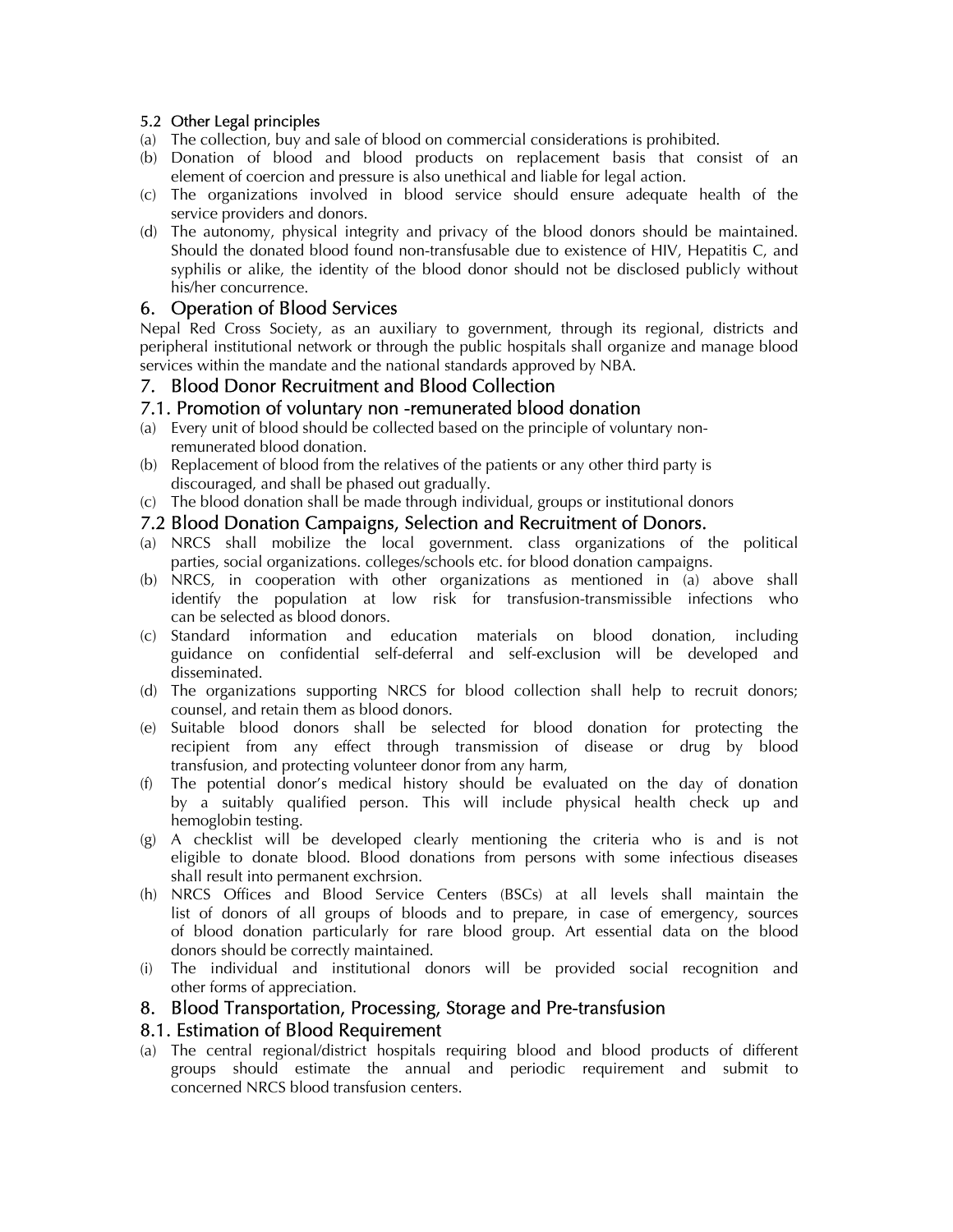(b) NRCS will make a donor recruitment and blood collection plan based on the estimation submitted by the hospitals.

# 8.2. Blood Collection and Transportation

- (a) Only trained person shall do blood collection.
- (b) Disposable needles and syringes shall be used in blood collection.
- (c) Blood collected and transported from mobile units should be kept in clean and closed containers with a temperature maintained not above 22 degree Celsius and transported within 8 hours to the blood bank.
- (d) There should be a team of trained personnel and emergency life saving equipments in every blood donation camps.
- (e) Every unit of blood transported will be properly labeled.

#### 8.3. Blood Processing

- (a) The minimum testing standards for every unit of donated blood shall be as follows:
	- Blood Grouping-both cell and serum grouping test should be performed
		- Rh typing
		- HBsAg
	- HCV
	- VDRL
	- HIV (according to WHO/UNAIDS strategy)
	- Malaria and other similar diseases (according to the residential area of the donor/s)
	- Other antibody screening tests (as advised NBA)
- (b) Every unit of blood will be labeled with: donor's identification number, blood groups, type of blood components, type and quantity of anticoagulant, test results as mentioned in (a) above, blood collection and expiry date, and storing temperature.

## 8.4. Blood Storage

- (a) No other items except blood/blood components shall be Kept in the refrigerator.
- (b) National Standards for Storage and its Duration shall be as issued by NBA, and these will be strictly complied with by all blood banks and hospitals receiving and storing blood and blood products temporarily.
- (c) Bood components shall be returned to the Blood Services Centers immediately if they are not used.

## 8.5. Waste Disposal and Infection Prevention

(a) Blood not used shall be disposed off according to standard waste disposal and infection prevention practice norms.

## 8.6. Pre-transfusion testing

- (a) The following minimum standards are set for pre-transfusion testing:
	- patients blood sample rechecked for identity
	- blood grouping-both cell and serum grouping
	- Rh typing
	- cross matching by standard method
- (b) Transfusion will be done only on the prescription of a qualified physician.

#### 9. Preparation and Service of Blood Components

- (a) NRCS with the cooperation of the concerned hospitals should help to prepare adequate and ready-to-use blood components.
- (b) Central, regional and district hospitals physicians should have knowledge on appropriate use of blood components.
- (c) The blood services centers should possess following blood components,
	- packed red cell
	- plasma-fresh frozen, cryo-removed (CRP)
	- cryoprecipitate and other factor components
	- platelet concentrate
	- WBC concentrate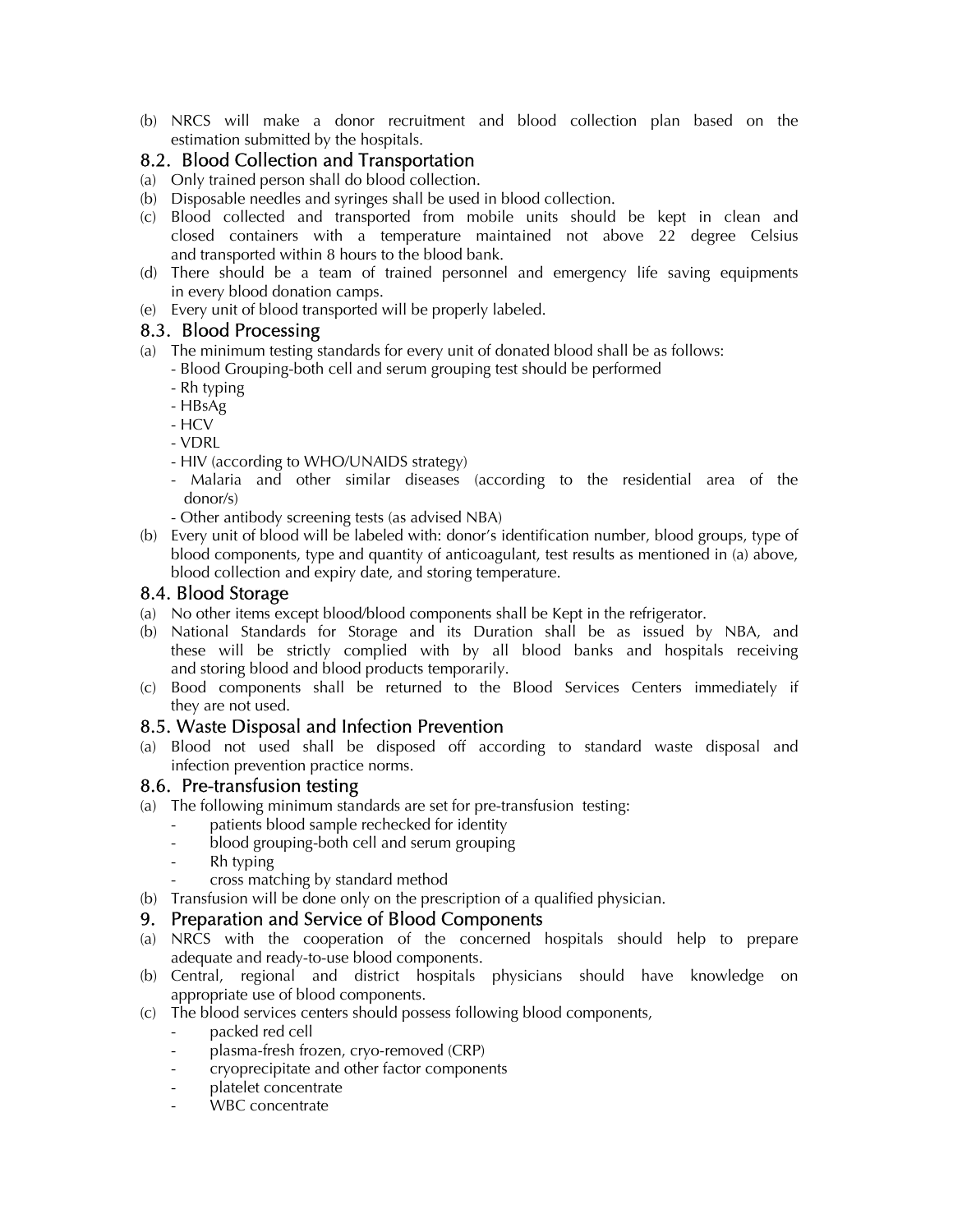# 10. Rationale Use of Blood

## 10.1. Clinical Use of Blood

- (a) Blood should be used in case of absolute necessity only. lt is the primary responsibility of the physician to ensure appropriate use of blood.
- (b) Indications and guidelines regarding use of blood in various conditions should be prescribed. These conditions, inter alia are:
	- (i) Acute loss of blood by the patient: if lost more than or equal to 20% of blood volume as indicated by clinical and vital signs,
	- (ii) Chronic anemia: blood transfusion should be avoided if the cause can be detected and treated by alternate method. The anemic level for transfusion shall be determined by NBTC through the Standard Operating Procedures and Guidelines (SOP).
	- (iii) Blood transfusion needs in case of chemotherapy, prior to surgical procedures and other conditions shall be elaborate9 in the SOP.
- (c) Detailed Guidelines will be issued by NBA on the conditions and indications for blood transfusion.

# 10.2. Blood Request Forms and Formats

- (a) The Central Blood Service Center (CBSC) should assist Blood Services Centers (BSe s) at all levels and concerned hospitals to develop standard blood request form.
- (b) Standard operating procedures for each stage of clinical transfusion process for adaptation by hospitals at all levels of the health care system shall be developed and implemented. These will include, procedures for monitoring transfused patients and investigations and management of transfusion reactions.

#### 11. Standard Equipment, Reagents and Kits

- (a) The standard list of equipment for use in Blood Service Centers of different types and capacities shall be as elaborated in the Standard Operating Procedures and approved by NSA.
- (b) Blood Services Centers at all levels shall use manufacturing and processing standards, reagents and kits, and technical and ethical standards approved by NBA as recommended by WHO and International Society of Blood Transfusion (ISBn .

# 12. Organization and Management of Blood Service Centers

## 12.1. Mandate

- (a) HMG/Nepal. Ministry of Health mandates NRGS to coordinate and conduct all programs related to information and dissemination, blood donor recruitment and all other programs related to voluntary non-remunerated blood donation, storage and supply of adequate and safe blood at all times.
- (b) Though authorities and responsibilities pertaining to comprehensive blood programs is entrusted to NRCS, an effective partnership will be developed between Ministry of Health and NRCS at different levels and maintaining a nationally well-coordinated effective blood service in Nepal.

# 13. Management of Blood Transfusion

Nepal Red Cross will form Management Committees with the representation of Ministry of Health, civil society, local government, and NGOs for the management of Blood Services Centers at all levels.

The Management Committee shall take all necessary actions for effective management of the case that includes establishing technical standards, and monitoring the compliance with national standards and standard operating procedures. The Committee shall establish efficient systems for the management, costing and financial control of the blood services and the cost effective use of resources. Further, it will have additional responsibility of granting licenses and accreditations to the Blood Services Centers (SSGs) and providing technical and other support to SSGs. The detailed terms of reference (TOR) of the Committee shall be elaborated in the SOP.

## 14. Human Resources